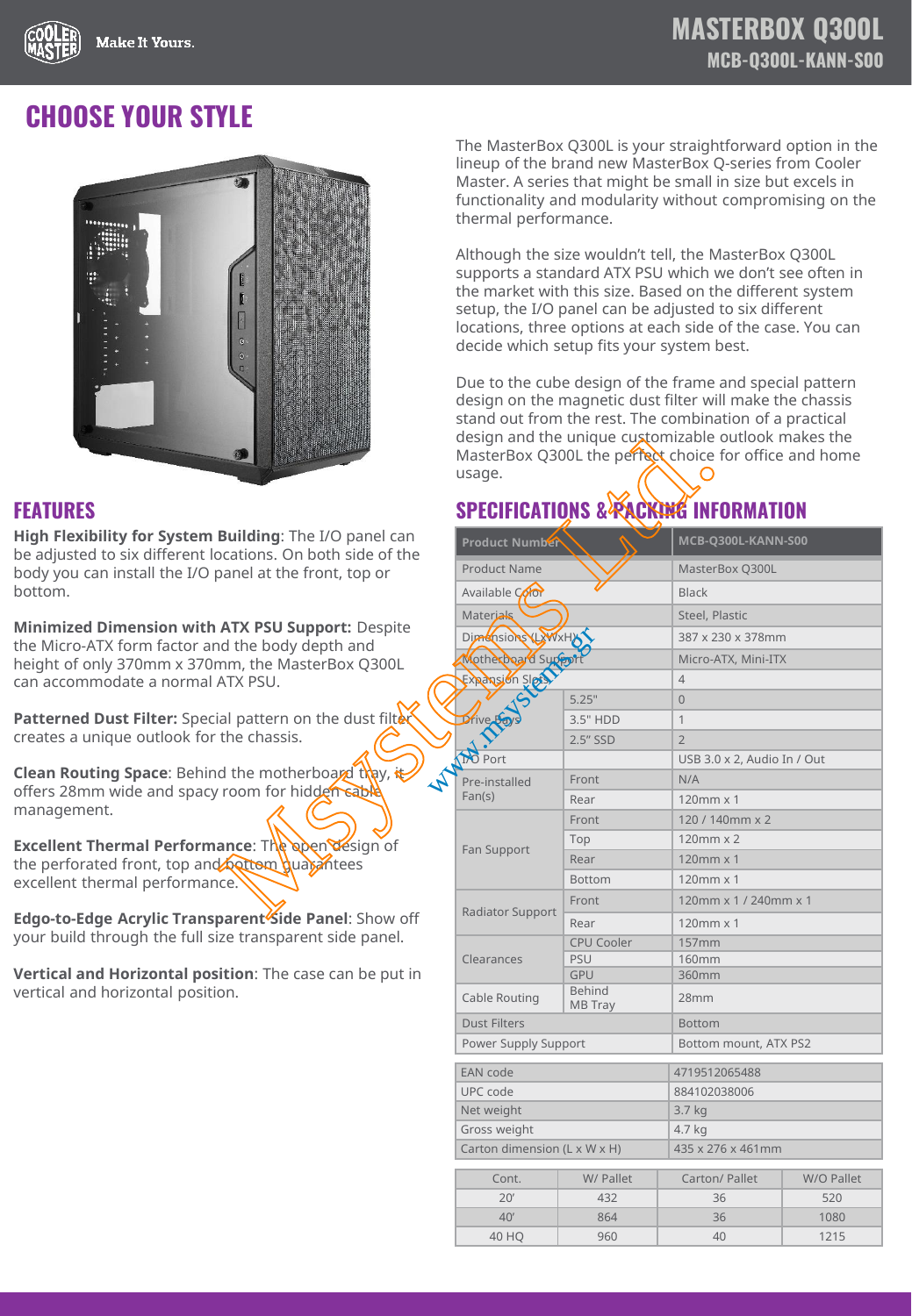

# **FEATURES**



#### **Excellent Thermal Performance**

The open design of the perforated front, top and bottom guarantees excellent thermal performance.

### **Edgo-to-Edge Acrylic Transparent Side Panel**

Show off your build through the full size transparent side panel.

#### **Vertical and Horizontal position**

The case can be put in vertical or horizontal position.